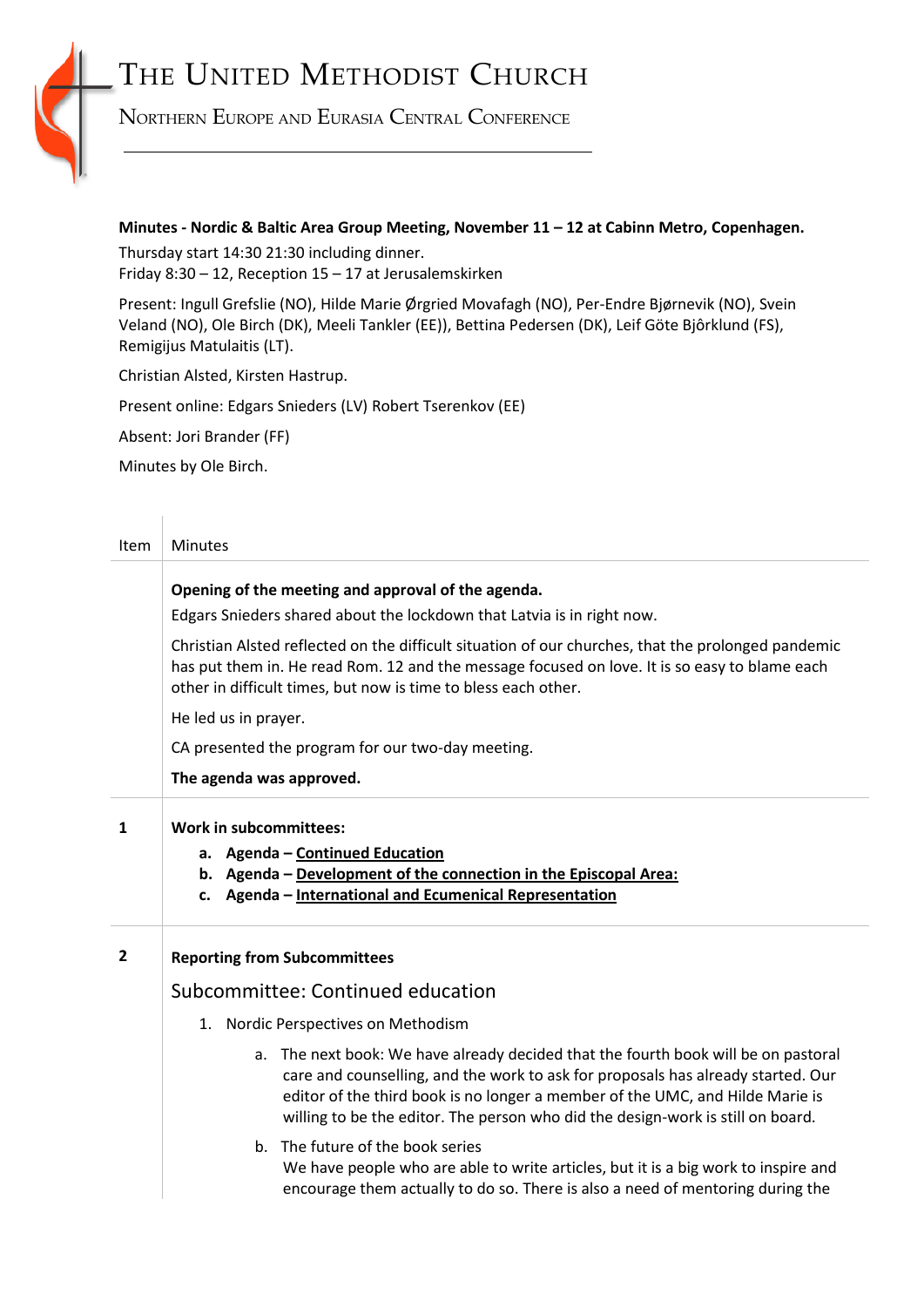

## Item  $\vert$  Minutes

writing-process to meet the level of published material that we aim for. Then there is editing, proof-reading, designing, printing, promoting, selling. The third book was mainly digital but did not sell much. We believe it is a right priority. The bishop also affirms that it is important work, and we need to publish our own material, and that the book series is a good way of doing so if we have the human resources needed to do it. The bishop will contact Abingdon and suggest a kind of cooperation. We shall also contact the GBHEM about this project. Our proposal is that the working group is still the entity who owns the book series and manages it, but that the actual work would be outsourced to the seminaries.

2. Planned events on continued education

Area Cabinet has discussed the need for continued education and proposed that in every 4 years UMC seminary in Oslo and every 4 years the UMC seminary in Tallinn will put together the course for continued education for clergy in the area. Costs will be covered by the CC fund Nordic Theological Means, and the main responsibility would be on seminaries.

## **Action Items:**

- 1. Applications for theological means
	- a. Application Oord (attachment 1.a.2. ca. 10.000 NOK) –Proposal to support.

#### **Approved**

b. Application female leaders – as this research project is valuable for the UMC in Norway we propose to support with up to 20 000 NOK in the same amount as the Methodist church in Norway will contribute.

#### **Approved**

2. Proposal about continued education: in every second year either UMC seminary in Oslo or the UMC seminary in Tallinn will put together the course for continued education for clergy in the whole area. Costs will be covered by the CC fund Nordic Theological Means, and the main responsibility on organizing would be on seminaries.

#### **The proposal was approved.**

## Subcommittee: Development of the connection.

We started with a conversation about the overall connections in the Area. It seems like there were more connections across the boarders "in the old days" like friendship congregations, visiting each other, youthwork, etc.

SoCD 2019 was a good starting point for connections in the youth work, but a lot faded away with Corona. It has to be restarted and therefore the group strongly recommends a new SoCD when possible.

The Danish and Norwegian youth organizations cooperate on easter camp where a group of Norwegians visited Denmark and New Year Camp 2021/22 where a group of Danish will visit Norway. The committee wants to support and encourage this kind of cooperation.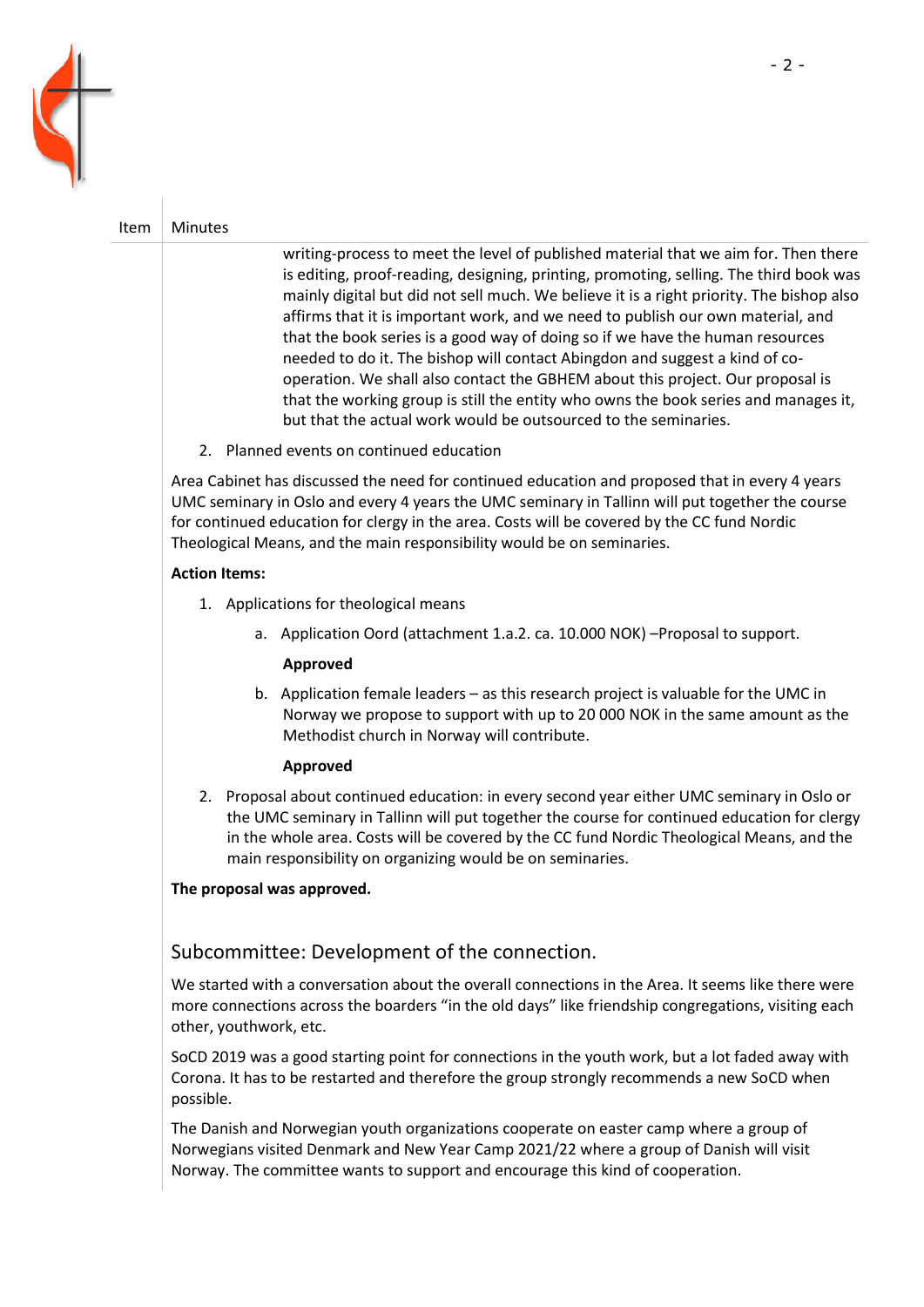

#### Item | Minutes

We talked about sharing knowledge and best practice. Congregations from Norway want to visit MSA (The Danish Social/Diaconal work) and learn from them.

We talked about various ways of using online media to strengthen the connections:

Right now, a group of young pastors from the area meet once a month on zoom for a read along of the book "Parenting as a church leader".

The group recommends webinars about online communication for the whole area and online presence of the bishop, for instance in connection with a Sunday Service to explain the situation of the church (maybe with possibility to ask questions).

Kirsten informed about the focus on online communication at the episcopal office. We have been working with a communication specialist with an aim to enhance our communication at our facebook site. We will share best practice and positive stories about Children's ministry during this Autumn and Winter, and in 2022 the theme will be Fresh Expression.

#### Action items:

Proposal: The group will come up with a text to encourage local churches to find a partner congregation in our area.

**The Proposal was approved.**

## Subcommittee: International and Ecumenical Representation

Reports from various representatives.

1c1 Community of Protestant Churches, Jørgen Thaarup.

**Received and added to the minutes.**

1c2 Connectional Table, Ole Birch.

**Received and added to the minutes.**

1c3 Commission on the status and role of women, Berit Westad.

**Received and added to the minutes.**

1c4 GCUMM, Tarmo Lilleoja. **Received and added to the minutes.**

1c5 Africa University. A report about a very serios situation. **Received and added to the minutes.**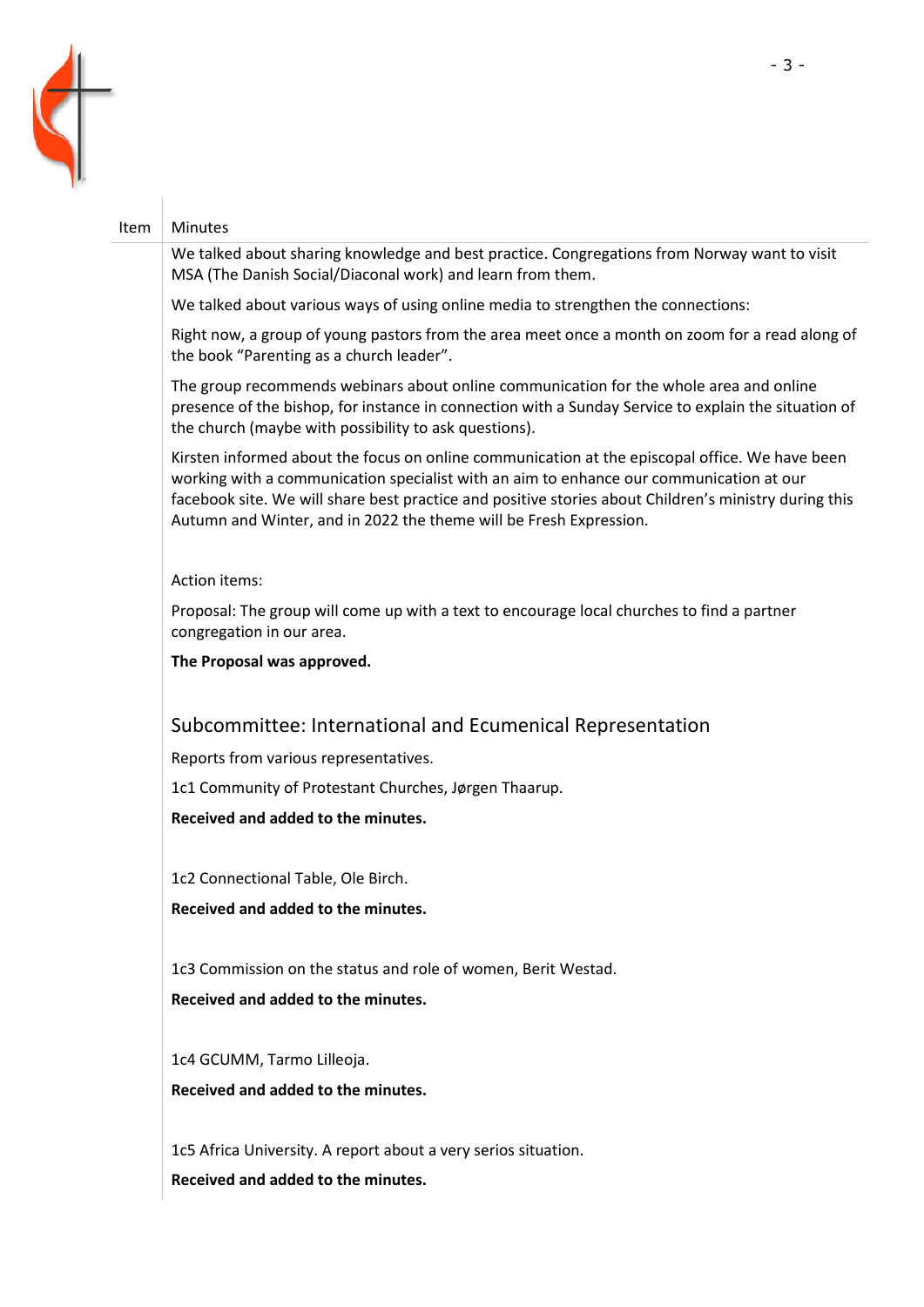

| Item | <b>Minutes</b>                                                                                                                                                                                                                                                                                                                                     |
|------|----------------------------------------------------------------------------------------------------------------------------------------------------------------------------------------------------------------------------------------------------------------------------------------------------------------------------------------------------|
|      | 1c6 GCFA. Pen-Endre Björnevik. Church finances are changing dramatically. There is a conversation<br>on the future of episcopal salaries. Technical solutions for an online GC are not available.<br>Received and added to the minutes.                                                                                                            |
|      | 1c9 UMCOM, Karl Anders Ellingsen.                                                                                                                                                                                                                                                                                                                  |
|      | Received and added to the minutes                                                                                                                                                                                                                                                                                                                  |
| 3    | Communication in the episcopal area                                                                                                                                                                                                                                                                                                                |
|      | Kirsten Hastrup gave an orientation on her work with using social media on behalf the episcopal<br>office. The office is working with the Communication Bureau "Hello Church".                                                                                                                                                                     |
| 4    | <b>Committee on Episcopacy</b><br>Evaluation of the Episcopal Ministry (Per-Endre/Ole Birch)                                                                                                                                                                                                                                                       |
|      | Conclusion:                                                                                                                                                                                                                                                                                                                                        |
|      | The Committee on Episcopacy has conducted its quadrennial evaluation of the Episcopal ministry<br>and concludes that we have a highly skilled bishop that serves us well in all of the areas relevant for<br>a bishop. We have given him feedback on the responses from the Episcopal Ministry Survey and<br>had a fruitful conversation about it. |
|      | Proposal: For the next meeting Per-Endre Bjørnevik og Ole Birch propose that the committee takes<br>time to study the documents concerning the episcopal ministry adopted in 1995 and 1999 by the<br>Committee on Episcopacy.                                                                                                                      |
|      | The proposal was approved.                                                                                                                                                                                                                                                                                                                         |
|      | UMC now and in the future                                                                                                                                                                                                                                                                                                                          |
| 5    | a. Conversation with the European Bishops                                                                                                                                                                                                                                                                                                          |
|      | For this item Bishop Patrick Streiff, Bishop Edward Khegay and Bishop Harald Rückert joined our<br>meeting via internet.                                                                                                                                                                                                                           |
|      | They each gave a briefing on the situation in their Central Conference especially regarding the<br>effects of the pandemic and the prospects of a split in the UMC and answered a few questions.                                                                                                                                                   |
|      | After this the three bishops left the meeting and we continued.                                                                                                                                                                                                                                                                                    |
|      | b. General Conference: What are the implications of further postponement?                                                                                                                                                                                                                                                                          |
|      | Se attached PowerPoint presentation be Christian Alsted.                                                                                                                                                                                                                                                                                           |
|      | 1. at General Church level. Orientation by Christian Alsted.                                                                                                                                                                                                                                                                                       |
|      | 2. at Central Conference level. Orientation by Christian Alsted.                                                                                                                                                                                                                                                                                   |
|      | Conversation on the possibility of having a Central Conference even if the General<br>Conference is postponed again.                                                                                                                                                                                                                               |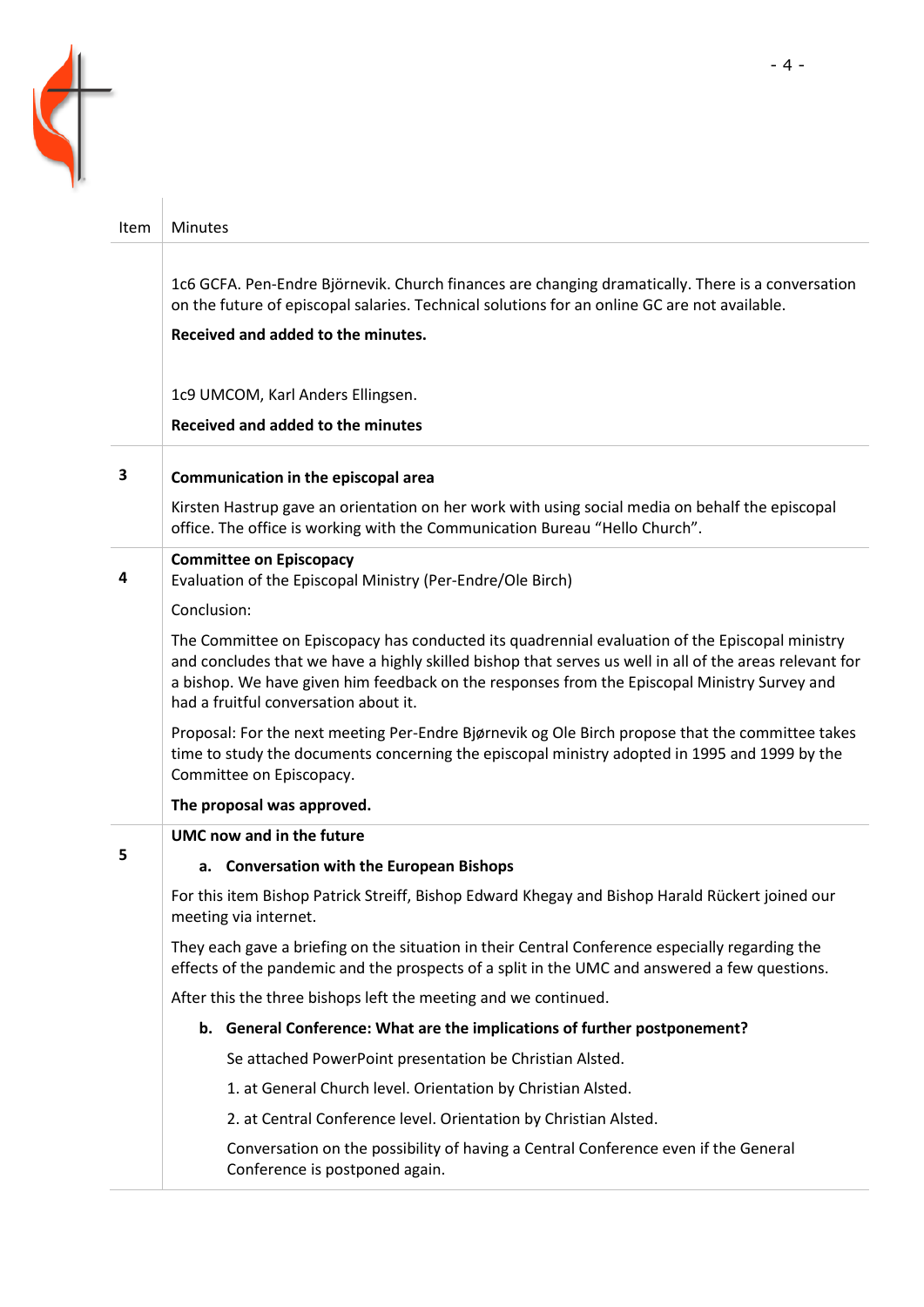

## Item  $\vert$  Minutes

Proposal by Ole Birch: That we investigate the implications of having a CC in 2023 whether the GC 2022 go ahead or not.

#### **The proposal was approved.**

Who will do it? Leif Göte Björklund, Ole Birch, Christian Alsted, Meeli Tankler.

## **Approved**

## **c. Methodism in Europe**

- 1. Review of documents from European Bishops. Se attachment.
- 2. Statement from 3 European Bishops. Se attachment.
- 3. Current conversations in the Nordic & Baltic Area

CA shared his experiences and perspectives on the situation in the different parts of the area. He warned against creating hostile images of those we disagree with.

CA gave an orientation on the different proceedings that must be followed in case a annual conference or a charge conference wishes to leave the UMC.

## **d. Central Conference**

1. Planning

Planning has been on pause during Covid 19, but some work on a framework was done before that. Our meeting in March will set the direction for further planning.

2. Potential future implications

Many aspects need to be taken into consideration to find a path to leave each other in a friendly way.

Before the next ordinary Central Conference we must work on preparing the conferences sessions so that the CC can make the appropriate decisions concerning episcopal elections and future organization of the CC, knowing that some AC may wish to leave.

3. Episcopal elections

Postponed till our next meeting

## **Matters of Orientation**

| 6 | а. | Course of study - the project is moving forward. Area cabinet will have a proposal ready in<br>the spring of 2022.                       |
|---|----|------------------------------------------------------------------------------------------------------------------------------------------|
|   |    | b. School of Congregational Development-We hope for a School in the fall 2023 in Tallinn if<br>the GC takes place in 2022.               |
|   |    | c. Round Table – CA will hold online-meetings with the group. He is planning for a face to face<br>meeting aften the General Conference. |

d. Vaccine Equity – documents from The Connectional Table and The European Commission